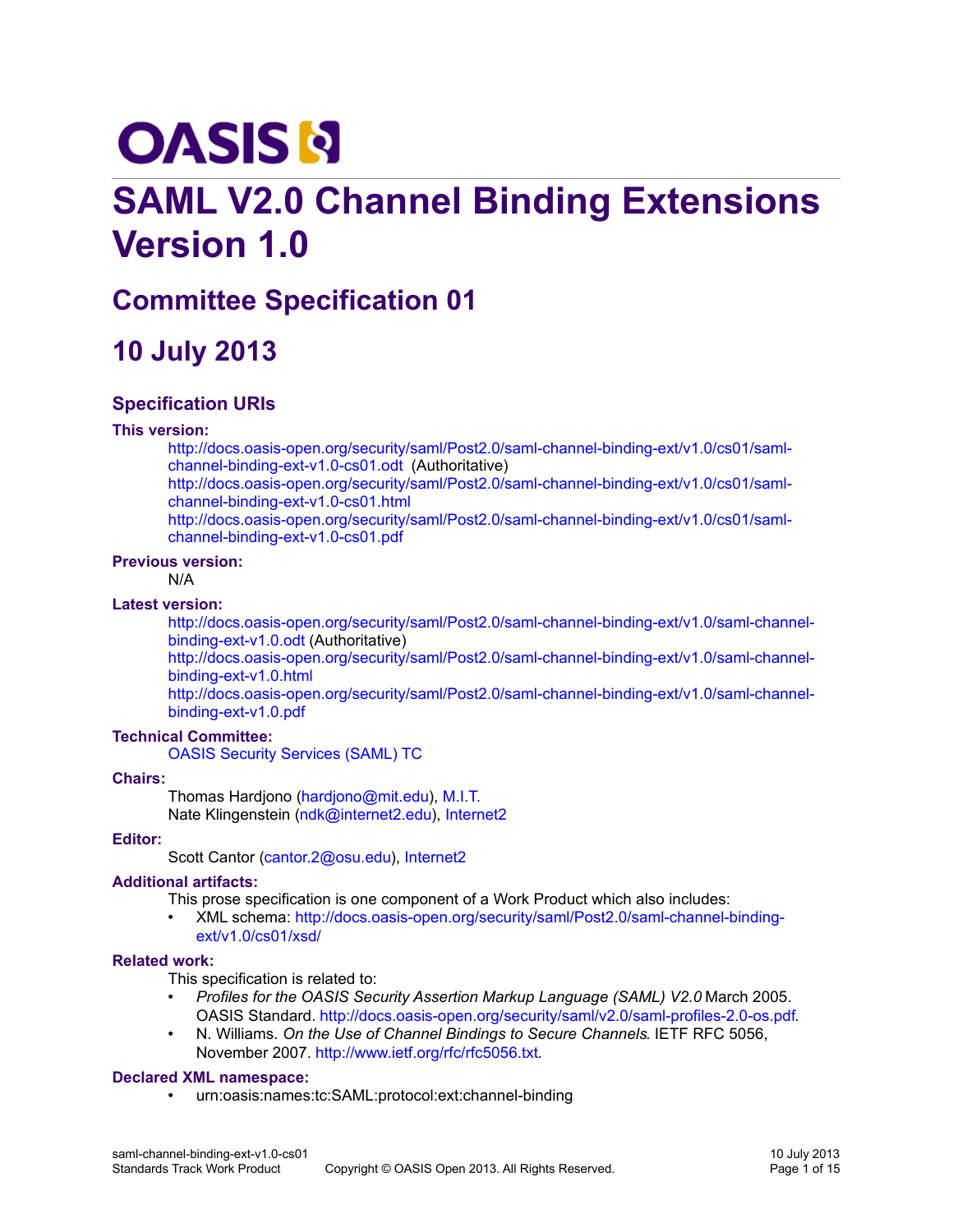## **Abstract:**

Protocol extensions enable extension-aware SAML requesters and responders to modify protocol behavior in a generic, layered fashion. This specification defines an extension to the SAML V2.0 protocol specification that supports the use of channel bindings in conjunction with SAML profiles. It also includes a new SAML profile that applies the extension to a set of profiles that fit a particular communication pattern.

## **Status:**

This document was last revised or approved by the OASIS Security Services (SAML) TC on the above date. The level of approval is also listed above. Check the "Latest version" location noted above for possible later revisions of this document.

Technical Committee members should send comments on this Work Product to the Technical Committee's email list. Others should send comments to the Technical Committee by using the ["Send A Comment"](https://www.oasis-open.org/committees/comments/index.php?wg_abbrev=security) button on the Technical Committee's web page at [http://www.oasis](http://www.oasis-open.org/committees/security/)[open.org/committees/security/.](http://www.oasis-open.org/committees/security/)

For information on whether any patents have been disclosed that may be essential to implementing this Work Product, and any offers of patent licensing terms, please refer to the Intellectual Property Rights section of the Technical Committee web page [\(http://www.oasis](http://www.oasis-open.org/committees/security/ipr.php)[open.org/committees/security/ipr.php\)](http://www.oasis-open.org/committees/security/ipr.php).

## **Citation format:**

When referencing this Work Product the following citation format should be used:

## **[SAML-CB-Ext v1.0]**

*SAML V2.0 Channel Binding Extensions Version 1.0*. 10 July 2013. OASIS Committee Specification 01. [http://docs.oasis-open.org/security/saml/Post2.0/saml-channel-binding](http://docs.oasis-open.org/security/saml/Post2.0/saml-channel-binding-ext/v1.0/cs01/saml-channel-binding-ext-v1.0-cs01.html)[ext/v1.0/cs01/saml-channel-binding-ext-v1.0-cs01.html.](http://docs.oasis-open.org/security/saml/Post2.0/saml-channel-binding-ext/v1.0/cs01/saml-channel-binding-ext-v1.0-cs01.html)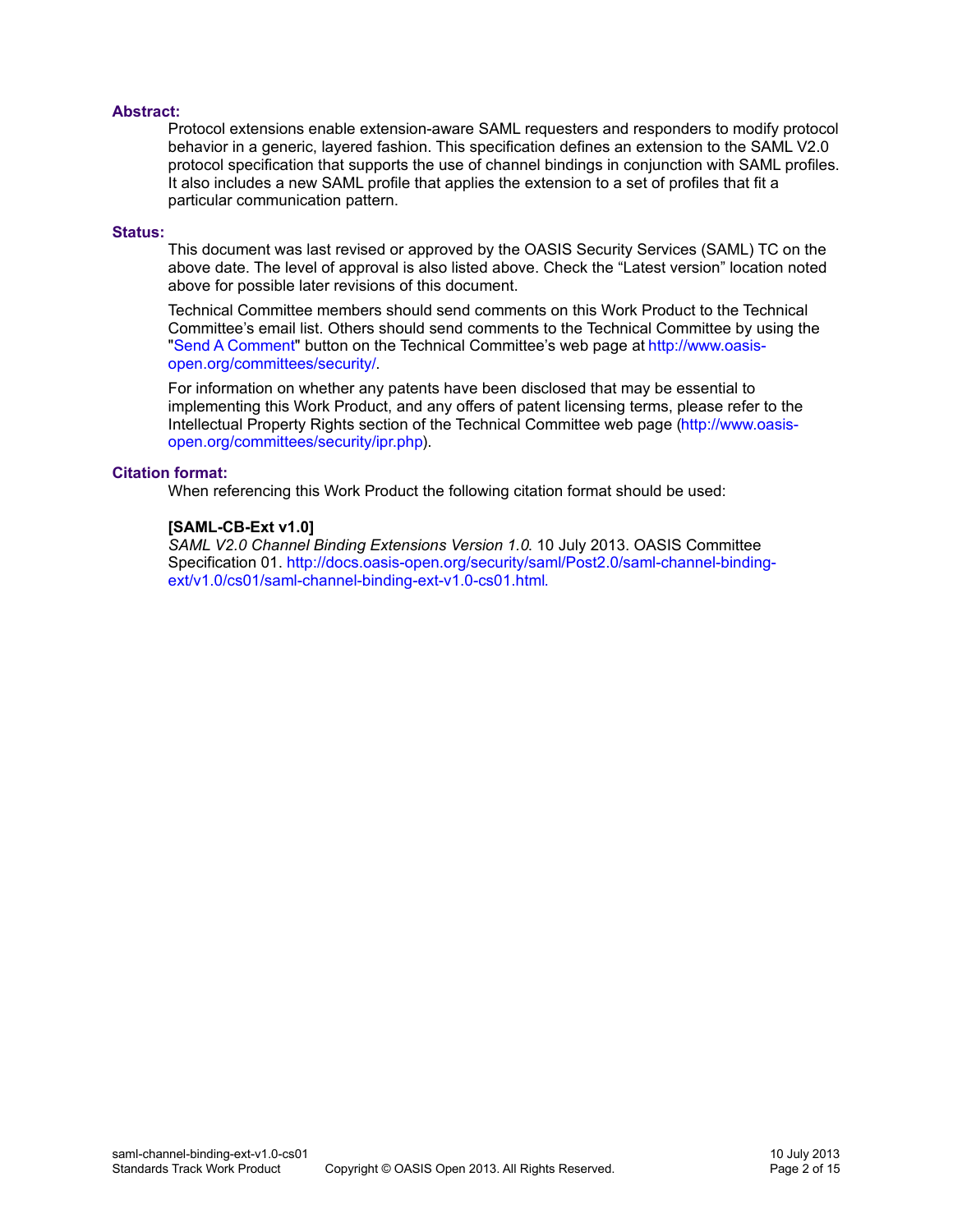## **Notices**

Copyright © OASIS Open 2013. All Rights Reserved.

All capitalized terms in the following text have the meanings assigned to them in the OASIS Intellectual Property Rights Policy (the "OASIS IPR Policy"). The full [Policy](http://www.oasis-open.org/policies-guidelines/ipr) may be found at the OASIS website.

This document and translations of it may be copied and furnished to others, and derivative works that comment on or otherwise explain it or assist in its implementation may be prepared, copied, published, and distributed, in whole or in part, without restriction of any kind, provided that the above copyright notice and this section are included on all such copies and derivative works. However, this document itself may not be modified in any way, including by removing the copyright notice or references to OASIS, except as needed for the purpose of developing any document or deliverable produced by an OASIS Technical Committee (in which case the rules applicable to copyrights, as set forth in the OASIS IPR Policy, must be followed) or as required to translate it into languages other than English.

The limited permissions granted above are perpetual and will not be revoked by OASIS or its successors or assigns.

This document and the information contained herein is provided on an "AS IS" basis and OASIS DISCLAIMS ALL WARRANTIES, EXPRESS OR IMPLIED, INCLUDING BUT NOT LIMITED TO ANY WARRANTY THAT THE USE OF THE INFORMATION HEREIN WILL NOT INFRINGE ANY OWNERSHIP RIGHTS OR ANY IMPLIED WARRANTIES OF MERCHANTABILITY OR FITNESS FOR A PARTICULAR PURPOSE.

OASIS requests that any OASIS Party or any other party that believes it has patent claims that would necessarily be infringed by implementations of this OASIS Committee Specification or OASIS Standard, to notify OASIS TC Administrator and provide an indication of its willingness to grant patent licenses to such patent claims in a manner consistent with the IPR Mode of the OASIS Technical Committee that produced this specification.

OASIS invites any party to contact the OASIS TC Administrator if it is aware of a claim of ownership of any patent claims that would necessarily be infringed by implementations of this specification by a patent holder that is not willing to provide a license to such patent claims in a manner consistent with the IPR Mode of the OASIS Technical Committee that produced this specification. OASIS may include such claims on its website, but disclaims any obligation to do so.

OASIS takes no position regarding the validity or scope of any intellectual property or other rights that might be claimed to pertain to the implementation or use of the technology described in this document or the extent to which any license under such rights might or might not be available; neither does it represent that it has made any effort to identify any such rights. Information on OASIS' procedures with respect to rights in any document or deliverable produced by an OASIS Technical Committee can be found on the OASIS website. Copies of claims of rights made available for publication and any assurances of licenses to be made available, or the result of an attempt made to obtain a general license or permission for the use of such proprietary rights by implementers or users of this OASIS Committee Specification or OASIS Standard, can be obtained from the OASIS TC Administrator. OASIS makes no representation that any information or list of intellectual property rights will at any time be complete, or that any claims in such list are, in fact, Essential Claims.

The name "OASIS" is a trademark of [OASIS,](http://www.oasis-open.org/) the owner and developer of this specification, and should be used only to refer to the organization and its official outputs. OASIS welcomes reference to, and implementation and use of, specifications, while reserving the right to enforce its marks against misleading uses. Please see<http://www.oasis-open.org/policies-guidelines/trademark>for above guidance.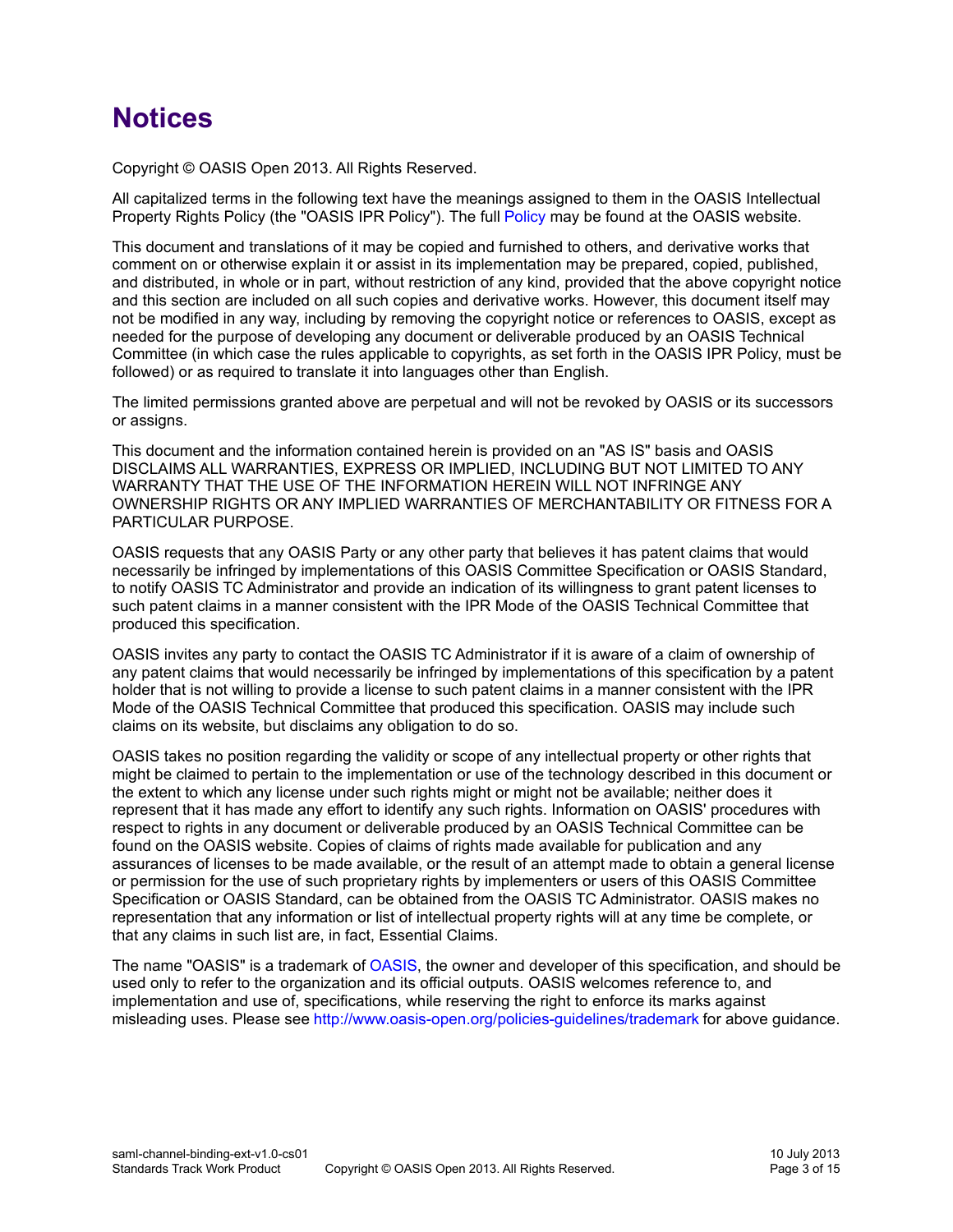## **Table of Contents**

| $\mathbf{1}$   |       |  |  |  |  |  |
|----------------|-------|--|--|--|--|--|
|                | 1.1   |  |  |  |  |  |
|                | 1.2   |  |  |  |  |  |
|                | 1.3   |  |  |  |  |  |
| $\overline{2}$ |       |  |  |  |  |  |
|                | 2.1   |  |  |  |  |  |
|                | 2.2   |  |  |  |  |  |
|                | 2.3   |  |  |  |  |  |
|                | 2.4   |  |  |  |  |  |
|                | 2.5   |  |  |  |  |  |
| 2.6            |       |  |  |  |  |  |
|                | 2.6.1 |  |  |  |  |  |
| 3              |       |  |  |  |  |  |
|                | 3.1   |  |  |  |  |  |
|                | 3.2   |  |  |  |  |  |
|                | 3.3   |  |  |  |  |  |
|                | 3.3.1 |  |  |  |  |  |
|                | 3.3.2 |  |  |  |  |  |
|                | 3.3.3 |  |  |  |  |  |
|                | 3.4   |  |  |  |  |  |
|                | 3.5   |  |  |  |  |  |
| $\overline{4}$ |       |  |  |  |  |  |
|                | 4.1   |  |  |  |  |  |
|                | 4.2   |  |  |  |  |  |
|                |       |  |  |  |  |  |
| Appendix B     |       |  |  |  |  |  |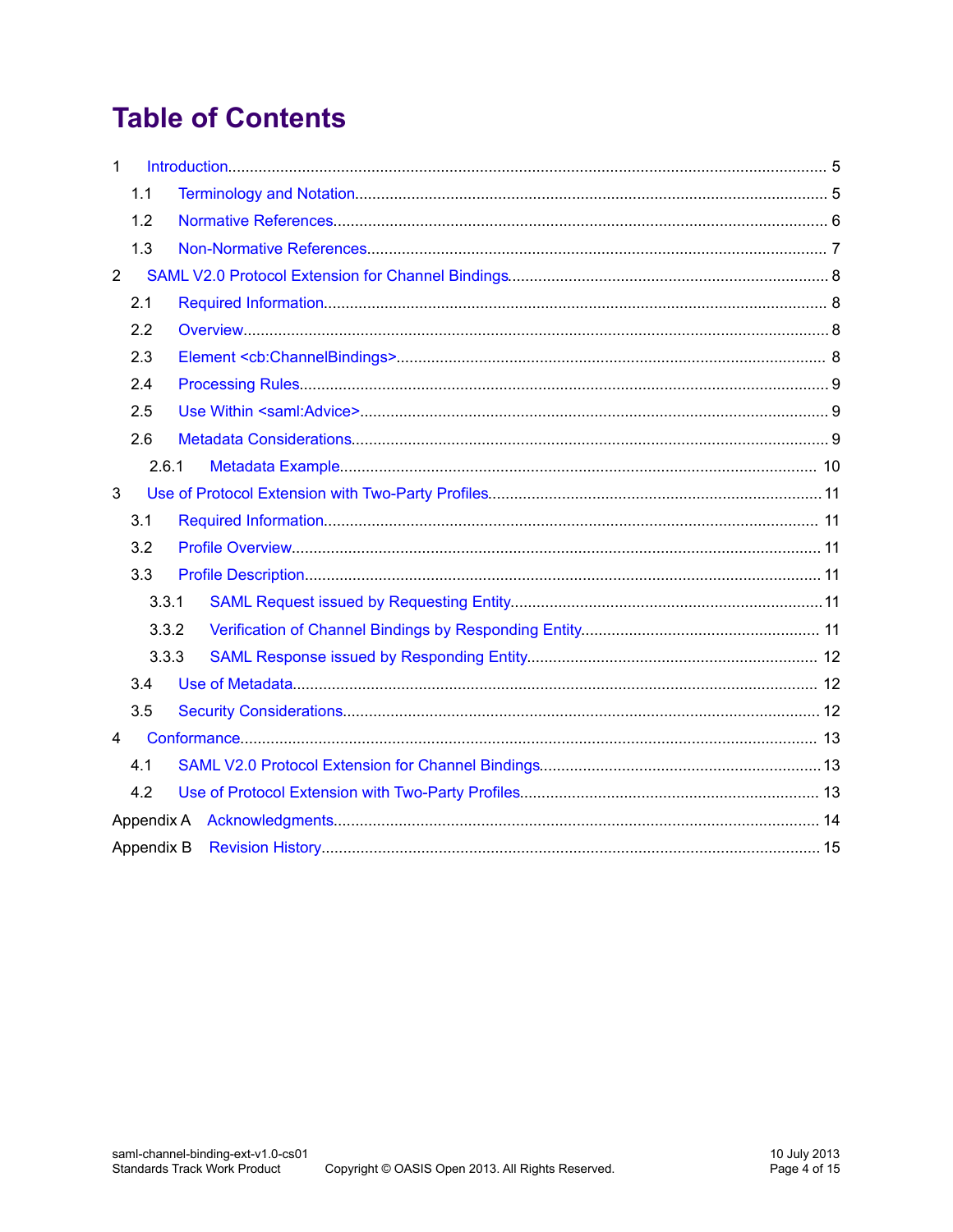### <span id="page-4-1"></span>**1 Introduction** 1

- Channel binding, as described in [\[RFC5056\],](#page-5-1) is a way of associating the authentication of communicating 2
- peers at one layer of the network stack with a secure channel established at a lower level of the stack, 3
- such as TLS. This specification describes an extension that facilitates the addition of channel bindings to 4
- SAML protocol messages and assertions. 5
- Protocol extensions consist of elements defined for inclusion in the <samlp:Extensions> element that 6
- modify the behavior of SAML requesters and responders when processing extended protocol messages. 7
- The protocol extension defined in this specification allows for the inclusion of channel binding information 8
- into SAML requests or responses. 9
- A SAML V2.0 metadata [\[SAML2Meta\]](#page-5-4) extension attribute is also defined to enable the signaling of channel binding support by particular endpoints. 10 11
- Finally, a "meta"-profile is presented that acts as an extension for a variety of existing SAML profiles that 12
- fit an elementary request/response pattern. 13

#### <span id="page-4-0"></span>**1.1 Terminology and Notation** 14

The keywords "MUST", "MUST NOT", "REQUIRED", "SHALL", "SHALL NOT", "SHOULD", "SHOULD 15

NOT", "RECOMMENDED", "MAY", and "OPTIONAL" in this specification are to be interpreted as de-16

scribed in [\[RFC2119\].](#page-5-10) These keywords are thus capitalized when used to unambiguously specify require-17

ments over protocol and application features and behavior that affect the interoperability and security of 18

implementations. When these words are not capitalized, they are meant in their natural-language sense. 19

The term *TLS* as used in this specification refers to either the Secure Sockets Layer (SSL) Protocol 3.0 20

[\[SSL3\]](#page-5-9) or any version of the Transport Layer Security (TLS) Protocol [\[RFC2246\]](#page-5-8)[\[RFC4346\]](#page-5-7)[\[RFC5246\].](#page-5-6) As 21

used in this specification, the term *TLS* specifically does **not** refer to the SSL Protocol 2.0 [\[SSL2\].](#page-6-1) 22

Conventional XML namespace prefixes are used throughout the listings in this specification to stand for 23

- their respective namespaces as follows, whether or not a namespace declaration is present in the ex-24
- ample: 25

| <b>Prefix</b> | <b>XML Namespace</b>                                 | <b>Comments</b>                                                                                                         |
|---------------|------------------------------------------------------|-------------------------------------------------------------------------------------------------------------------------|
| cb:           | urn:oasis:names:tc:SAML:protocol:ext:channel-binding | This is the SAML V2.0 channel binding exten-<br>sion namespace defined by this document and<br>its accompanying schema. |
| saml:         | urn:oasis:names:tc:SAML:2.0:assertion                | This is the SAML V2.0 assertion namespace<br>defined in the SAML V2.0 core specification<br>[SAML2Core].                |
| samlp:        | urn:oasis:names:tc:SAML:2.0:protocol                 | This is the SAML V2.0 protocol namespace<br>defined in the SAML V2.0 core specification<br>[SAML2Core].                 |
| md:           | urn:oasis:names:tc:SAML:2.0:metadata                 | This is the SAML V2.0 metadata namespace<br>defined in the SAML V2.0 metadata specifica-<br>tion [SAML2Meta].           |
| S:            | http://schemas.xmlsoap.org/soap/envelope/            | This is the SOAP 1.1 envelope namespace<br>defined in [SOAP1.1].                                                        |
| xsd:          | http://www.w3.org/2001/XMLSchema                     | This namespace is defined in the W3C XML<br>Schema specification [Schema1]. In schema                                   |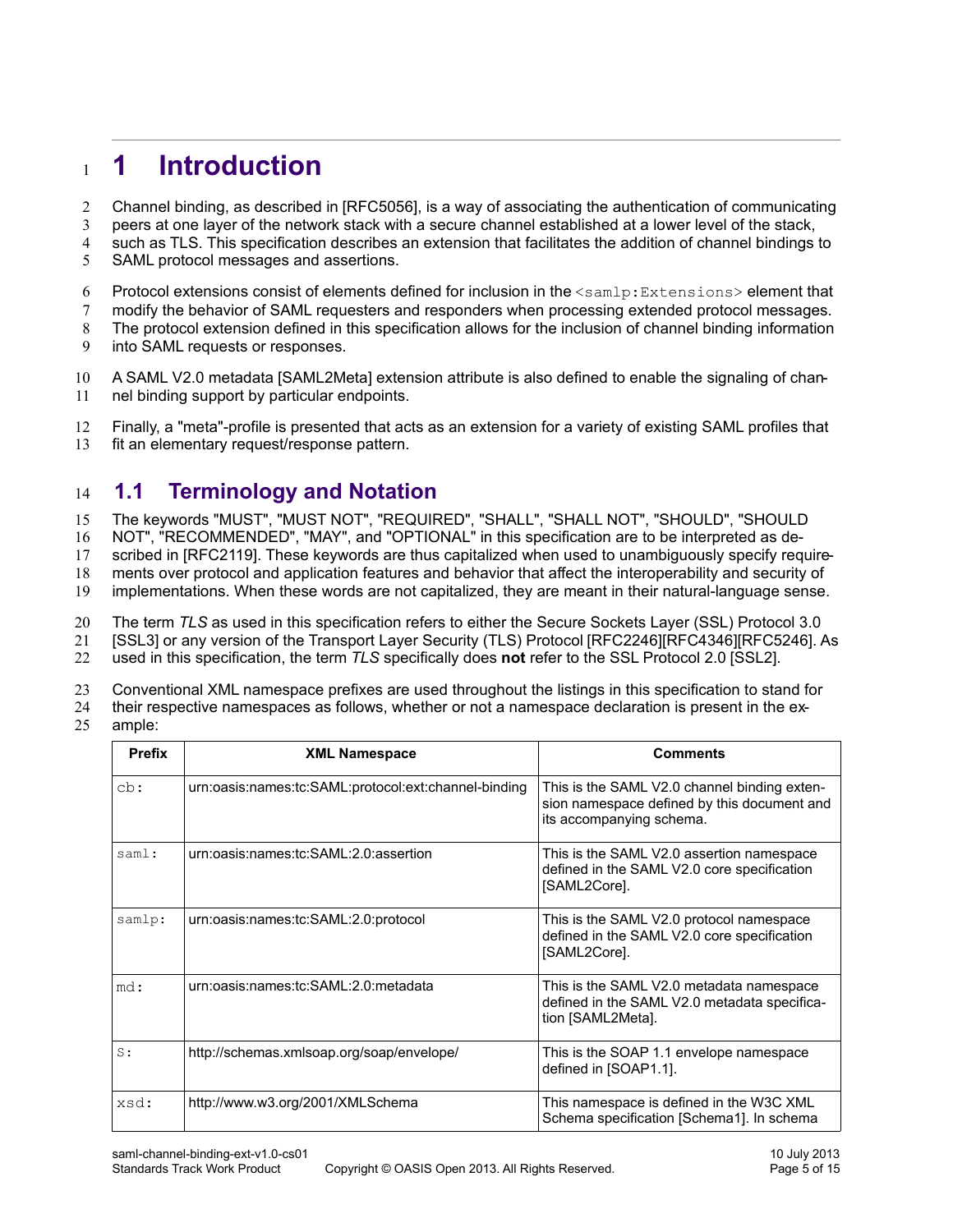|  | listings, this is the default namespace and no<br>∣ prefix is shown. |
|--|----------------------------------------------------------------------|
|--|----------------------------------------------------------------------|

- This specification uses the following typographical conventions in text: <ns: Element>, Attribute, 26
- **Datatype**, OtherCode. 27
- This specification uses the following typographical conventions in XML listings: 28

<span id="page-5-14"></span><span id="page-5-13"></span><span id="page-5-12"></span><span id="page-5-11"></span><span id="page-5-10"></span><span id="page-5-9"></span><span id="page-5-8"></span><span id="page-5-7"></span><span id="page-5-6"></span><span id="page-5-5"></span><span id="page-5-4"></span><span id="page-5-3"></span><span id="page-5-2"></span><span id="page-5-1"></span><span id="page-5-0"></span>

|                        |               | $\frac{1}{2}$                                                                                                                                                                                |
|------------------------|---------------|----------------------------------------------------------------------------------------------------------------------------------------------------------------------------------------------|
| 29                     |               | Listings of XML schemas appear like this.                                                                                                                                                    |
| 30                     |               | Listings of XML examples appear like this.<br>These listings are non-normative.                                                                                                              |
| 1.2 <sub>2</sub><br>31 |               | <b>Normative References</b>                                                                                                                                                                  |
| 32<br>33               | [CBReg]       | Channel Binding Types Registry, IANA. http://www.iana.org/assignments/channel-<br>binding-types/                                                                                             |
| 34<br>35<br>36         |               | [RFC2045] N. Freed et al. Multipurpose Internet Mail Extensions (MIME) Part One: Format of<br>Internet Message Bodies. IETF RFC 2045, November 1996.<br>http://www.ietf.org/rfc/rfc2045.txt  |
| 37<br>38               |               | [RFC2119] S. Bradner. Key words for use in RFCs to Indicate Requirement Levels. IETF RFC 2119,<br>March 1997. http://www.ietf.org/rfc/rfc2119.txt                                            |
| 39<br>40               |               | [RFC2246] T. Dierks, C. Allen. The Transport Layer Security Protocol Version 1.0. IETF RFC 2246,<br>January 1999. http://www.ietf.org/rfc/rfc2246.txt                                        |
| 41<br>42               |               | [RFC4346] T. Dierks, E. Rescorla. The Transport Layer Security Protocol Version 1.1. IETF RFC<br>4346, April 2006. http://www.ietf.org/rfc/rfc4346.txt                                       |
| 43<br>44               |               | [RFC5056] N. Williams. On the Use of Channel Bindings to Secure Channels. IETF RFC 5056,<br>November 2007. http://www.ietf.org/rfc/rfc5056.txt                                               |
| 45<br>46               |               | [RFC5246] T. Dierks, E. Rescorla. The Transport Layer Security Protocol Version 1.2. IETF RFC<br>5246, August 2008. http://www.ietf.org/rfc/rfc5246.txt                                      |
| 47<br>48<br>49         | [SAML2Bind]   | OASIS Standard, Bindings for the OASIS Security Assertion Markup Language<br>(SAML) V2.0, March 2005. http://docs.oasis-open.org/security/saml/v2.0/saml-<br>bindings-2.0-os.pdf             |
| 50<br>51<br>52         | [SAML2Core]   | OASIS Standard, Assertions and Protocols for the OASIS Security Assertion<br>Markup Language (SAML) V2.0, March 2005. http://docs.oasis-<br>open.org/security/saml/v2.0/saml-core-2.0-os.pdf |
| 53<br>54               | [SAML2Errata] | OASIS Approved Errata, SAML V2.0 Errata, May 2012. http://docs.oasis-<br>open.org/security/saml/v2.0/errata05/os/saml-v2.0-errata05-os.pdf                                                   |
| 55<br>56<br>57         | [SAML2Meta]   | OASIS Standard, Metadata for the OASIS Security Assertion Markup Language<br>(SAML) V2.0, March 2005. http://docs.oasis-open.org/security/saml/v2.0/saml-<br>metadata-2.0-os.pdf             |
| 58<br>59<br>60         | [SAML2Prof]   | OASIS Standard, Profiles for the OASIS Security Assertion Markup Language<br>(SAML) V2.0, March 2005. http://docs.oasis-open.org/security/saml/v2.0/saml-<br>profiles-2.0-os.pdf             |
| 61<br>62<br>63         |               | [Schema1] H. S. Thompson et al. XML Schema Part 1: Structures. World Wide Web Consortium<br>Recommendation, May 2001. http://www.w3.org/TR/2001/REC- xmlschema-1-<br>20010502/               |
| 64<br>65<br>66         |               | [Schema2] Paul V. Biron, Ashok Malhotra. XML Schema Part 2: Datatypes. World Wide Web<br>Consortium Recommendation, May 2001. http://www.w3.org/TR/2001/REC-<br>xmlschema-2-20010502/        |
| 67<br>68               |               | [SOAP1.1] D. Box et al. Simple Object Access Protocol (SOAP) 1.1. World Wide Web Consortium<br>Note, May 2000. http://www.w3.org/TR/SOAP                                                     |
| 69<br>70<br>71         | [SSL3]        | A. Freier, P. Karlton, P. Kocher. The SSL Protocol Version 3.0. Netscape Communications<br>Corp., November 18, 1996.<br>http://www.mozilla.org/projects/security/pki/nss/ssl/draft302.txt    |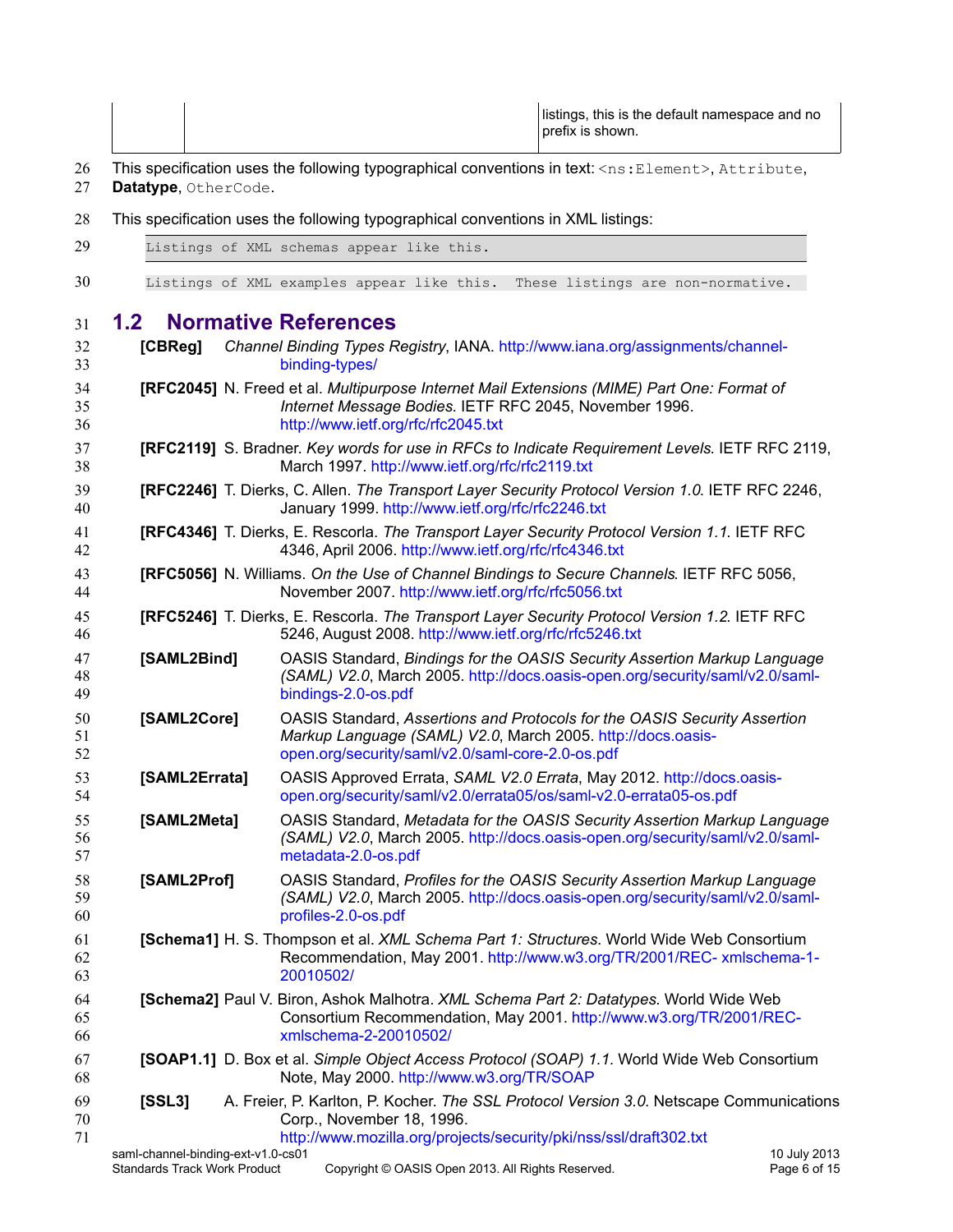<span id="page-6-3"></span>

| 72 | <b>[XMLSig]</b> D. Eastlake et al. <i>XML-Signature Syntax and Processing, Second Edition.</i> World Wide |
|----|-----------------------------------------------------------------------------------------------------------|
|    | Web Consortium Recommendation, June 2008. http://www.w3.org/TR/xmldsig-                                   |
| 74 | core/                                                                                                     |

#### <span id="page-6-0"></span>**1.3 Non-Normative References** 75

- <span id="page-6-2"></span>**[RFC5929]** J. Altman, et al. *Channel Bindings for TLS*. IETF RFC 5929, July 2010. <http://www.ietf.org/rfc/rfc5929.txt> 76 77
- <span id="page-6-1"></span>**[SSL2]** K. Hickman. *The SSL Protocol*. Netscape Communications Corp., February 9, 1995. <http://www.mozilla.org/projects/security/pki/nss/ssl/draft02.html> 78 79
- <span id="page-6-4"></span>**[XMLEnc]** D. Eastlake et al. *XML Encryption Syntax and Processing*. World Wide Web Consortium Recommendation, December 2002. [http://www.w3.org/TR/2002/REC-xmlenc](http://www.w3.org/TR/2002/REC-xmlenc-core-20021210/)[core-20021210/](http://www.w3.org/TR/2002/REC-xmlenc-core-20021210/) 80 81 82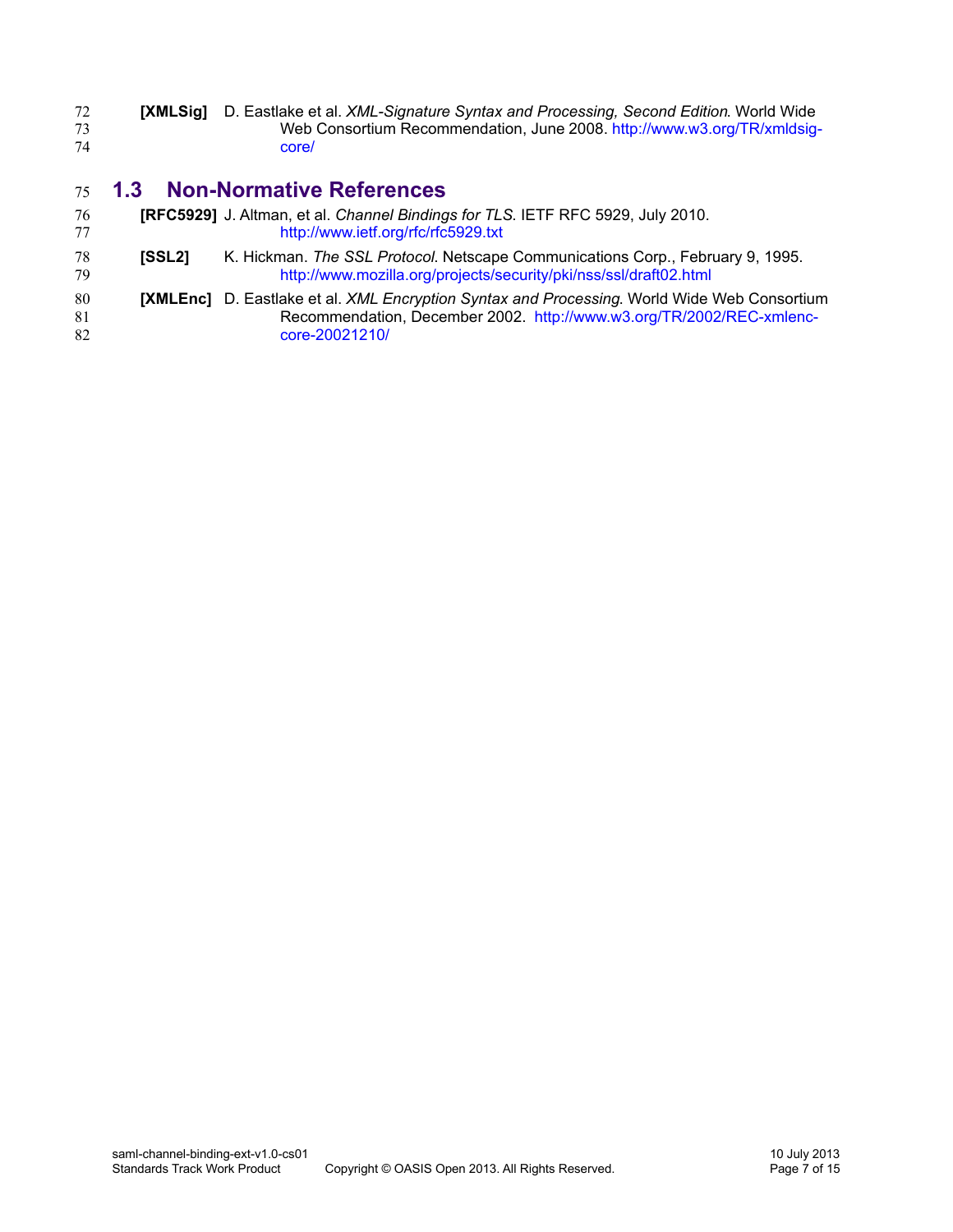### <span id="page-7-3"></span>**2 SAML V2.0 Protocol Extension for Channel Bindings** 83 84

#### <span id="page-7-2"></span>**2.1 Required Information** 85

- **Identification:** urn:oasis:names:tc:SAML:protocol:ext:channel-binding 86
- **Contact information:** [security-services-comment@lists.oasis-open.org](mailto:security-services-comment@lists.oasis-open.org) 87
- **[Description:](mailto:security-services-comment@lists.oasis-open.org)** [Given below.](mailto:security-services-comment@lists.oasis-open.org) 88
- **[Updates:](mailto:security-services-comment@lists.oasis-open.org)** None. 89

#### <span id="page-7-1"></span>**2.2 Overview** 90

This extension defines a mechanism for the communication of channel bindings at the SAML protocol layer, along with a SAML metadata extension to assist in the deployment of extended capabilities. This 91 92

extension allows arbitrarily defined channel binding data to be attached to a SAML request or response 93

message (i.e., any protocol message derived from **samlp:RequestAbstractType** or **samlp:Status-**94

- **ResponseType**). The extension can also be used as a SOAP header block for use with more complex profiles. 95 96
- Specific definitions of channel binding data are out of scope of this specification; the IANA registry can be found at [\[CBReg\].](#page-5-12) 97 98

#### <span id="page-7-0"></span>**2.3 Element <cb:ChannelBindings>** 99

- The <cb: ChannelBindings> element contains typed, opaque channel bindings that are associated with a SAML request or response. The element includes the following attributes: 100 101
- Type [optional] 102
- A string that identifies the type of the enclosed channel bindings. Channel binding types are 103
- registered by IANA at [\[CBReg\].](#page-5-12) For some applications, the type of channel binding in use will be unknown to the layer that creates the extension, so this attribute is optional. 104 105
- S:actor [optional] 106
- Supports the element's use as a SOAP header block, unused otherwise. 107
- S:mustUnderstand [optional] 108
- Supports the element's use as a SOAP header block, unused otherwise. 109
- The content of this element consists of application- and type-specific channel bindings, base64-encoded 110
- [\[RFC2045\].](#page-5-11) The element MAY be empty. The actual content of the element may be specified by SAML 111
- profiles or other specifications that make use of this extension by defining a "channel binding encoding" 112
- specific to their needs. Such specifications MUST ensure that the data is base-64 encoded, usually as a final encoding step. 113 114
- In the absence of a more specific encoding, an application may require encoding the raw octets of the 115
- channel binding data specified by the channel binding type. This is termed the "default" channel binding 116
- encoding, used in the absence of a more specific format. 117
- The schema for the <cb:ChannelBindings> element, and its corresponding **cb:ChannelBinding-**118
- **sType** complex type, is as follows: 119
- <element name="ChannelBindings" type="cb:ChannelBindingsType"/> <complexType name="ChannelBindingsType"> <simpleContent> 120 121 122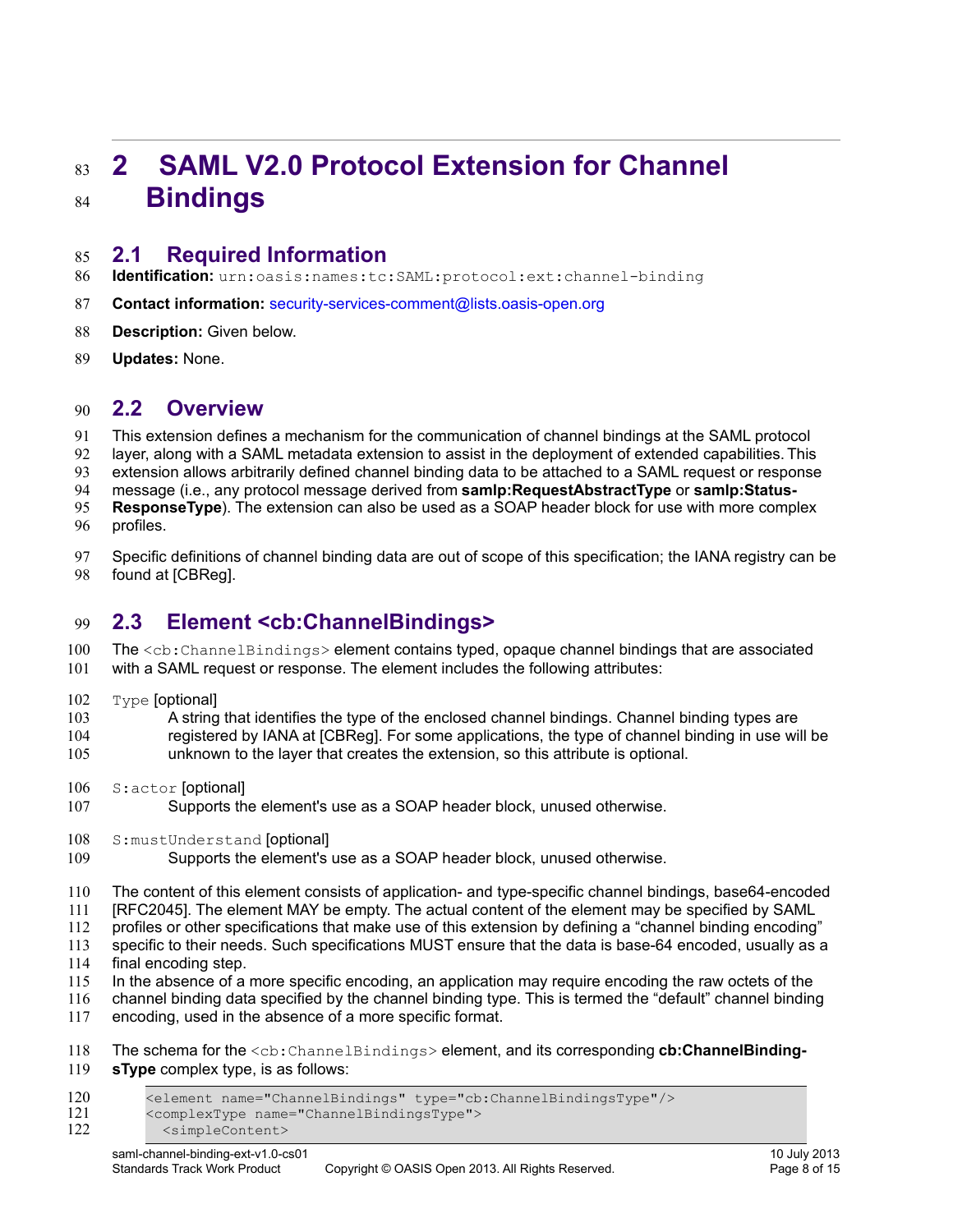```
 <extension base="base64Binary">
                 <attribute name="Type" type="string"/>
                 <attribute ref="S:actor"/>
                 <attribute ref="S:mustUnderstand"/>
               </extension>
             </simpleContent>
          </complexType>
123
124
125
126
127
128
129
```
#### <span id="page-8-2"></span>**2.4 Processing Rules** 130

This extension is included in a protocol message by placing it in the optional  $\leq$ samlp: Extensions> ele-131

ment. All extensions are explicitly deemed optional in SAML, so processing of the extension can never be assumed, absent additional out of band knowledge or subsequent signaling. The SAML V2.0 metadata 132 133

extension defined in section [2.6](#page-8-0) MAY be used to indicate the ability to process this extension at a particu-134

lar endpoint. 135

There are no explicit processing requirements associated with this extension, as it is required that other 136

profiles supply them. As a generic matter, when this element is non-empty, a message that contains this 137

extension is considered bound to the specified channel if the message can be authenticated by means 138

other than the specified channel, and if the message recipient can independently verify the channel bind-139

ings in a profile-specific manner. 140

As a simple example, normatively described in section [3,](#page-10-5) a signed SAML request containing TLS channel 141

bindings [\[RFC5929\]](#page-6-2) sent to a TLS-enabled endpoint can be bound to the TLS connection if the SAML re-142

sponder can verify that its channel bindings match that found in the request. More complex scenarios are 143

possible in profiles that involve active intermediaries between SAML entities. 144

This extension element MAY be empty, in which case it can be used to signal the successful 145

processing/verification of channel bindings supplied by an associated message (typically identified using 146

the InResponseTo attribute). For example, a response message could signal the successful verification 147

of channel bindings supplied in the associated request. 148

#### <span id="page-8-1"></span>**2.5 Use Within <saml:Advice>** 149

This extension MAY be used within the  $\leq$ saml: Advice> element to indicate that an assertion was issued 150

in conjunction with the verification of channel bindings by the issuing authority. Either form (empty or non-151

empty) MAY be used. All advice elements have optional semantics, and MAY be ignored in establishing 152

assertion validity, but relying parties MAY take into account the presence or absence of this extension in 153

- determing whether to accept an assertion. 154
- The use of this extension within an assertion is essentially an optimization to permit signaling that would 155
- otherwise occur in a <samlp: Response> message to avoid signature duplication. It is analagous in that 156

regard to data such as the InResponseTo or Recipient attributes found in the <SubjectConfirma-157

tionData> element. 158

#### <span id="page-8-0"></span>**2.6 Metadata Considerations** 159

SAML metadata MAY be used to indicate support for this protocol extension at particular protocol endpoints, using the extension capabilities of the metadata schema. 160 161

Support for this extension is expressed in SAML V2.0 metadata [\[SAML2Meta\]](#page-5-4) by adding an XML attribute 162

to an element derived from the **md:EndpointType** complex type, indicating that SAML protocol messages 163

sent to that endpoint MAY include this extension, and identifying which types of channel bindings are sup-164

ported in a whitespace-delineated list. 165

The following schema fragment defines the  $cb$ : supportsChannelBindings attribute: 166

```
<attribute name="supportsChannelBindings">
            <simpleType>
167
168
```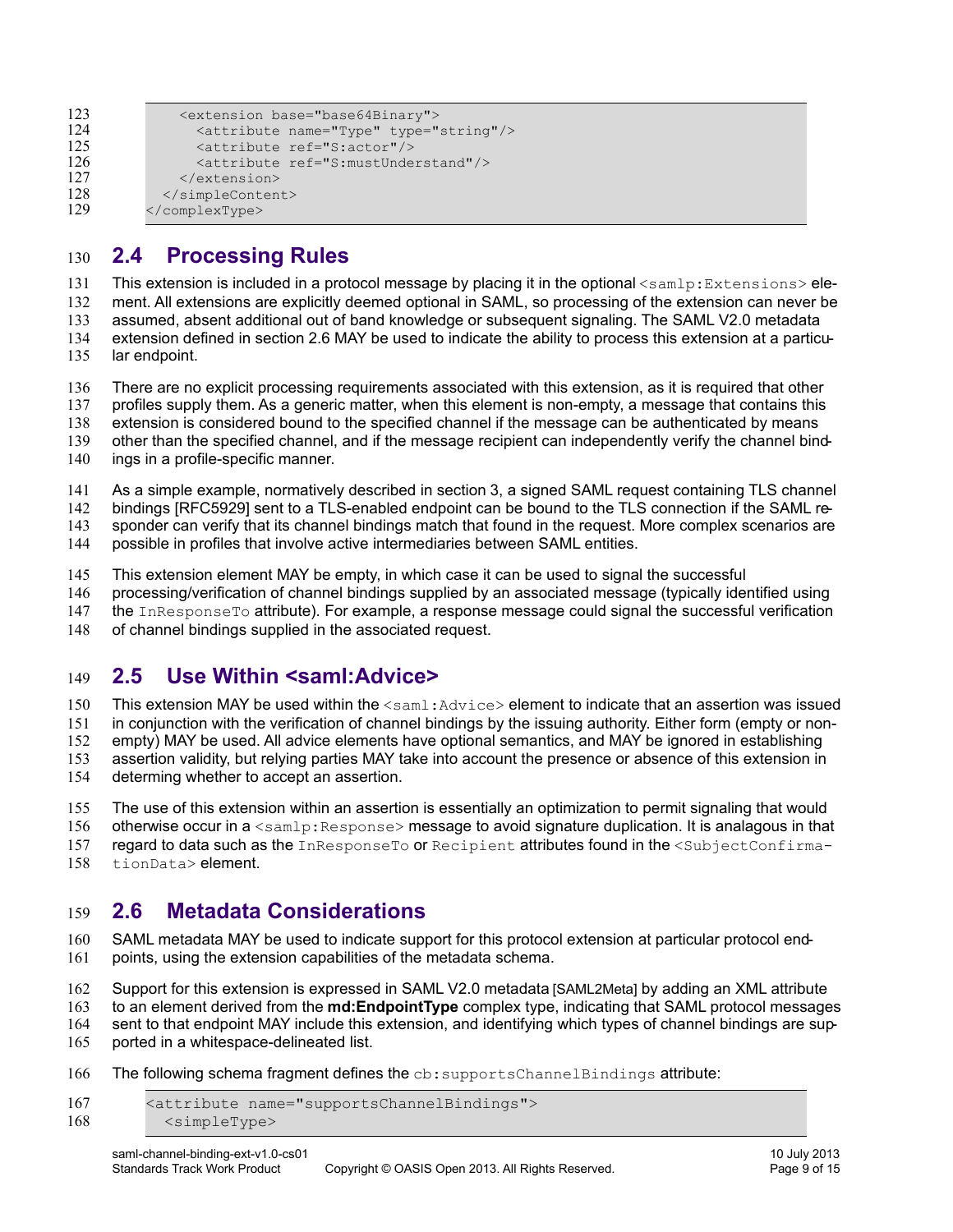<list itemType=*"string"*/> </simpleType> </attribute> 169 170 171

#### <span id="page-9-0"></span>**2.6.1 Metadata Example** 172

- The example below shows a fragment of an <md:AttributeService> element that advertises support 173
- for this extension. The namespace declaration must be in scope, but the prefix is of course arbitrary. 174

```
<md:AttributeService
175
```

```
 xmlns:cb="urn:oasis:names:tc:SAML:ext:channel-binding"
           cb:supportsChannelBindings="tls-server-end-point" .../>
176
177
```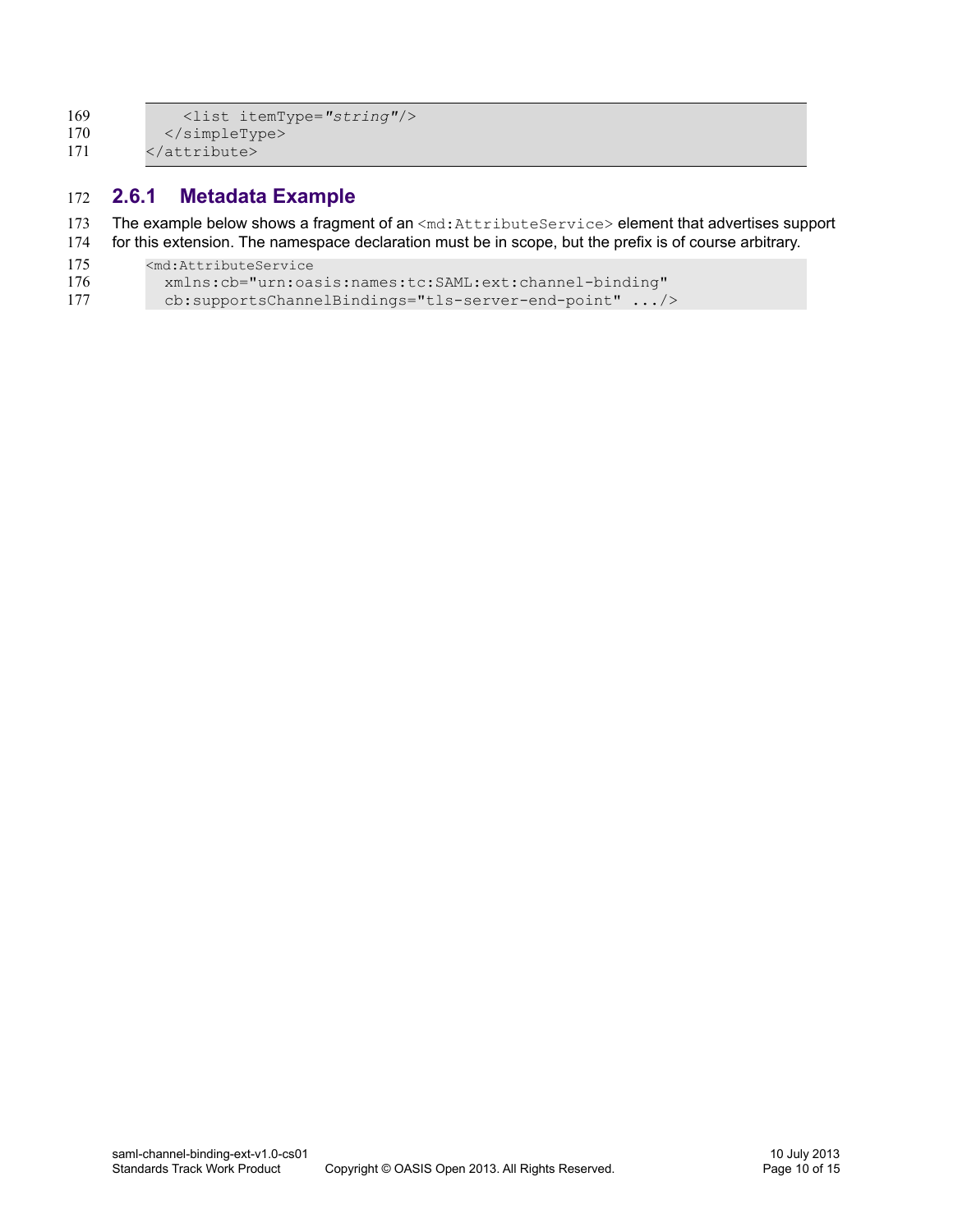### <span id="page-10-5"></span>**3 Use of Protocol Extension with Two-Party Profiles** 178

#### <span id="page-10-4"></span>**3.1 Required Information** 179

- **Identification:** urn:oasis:names:tc:SAML:2.0:profiles:two-party 180
- **Contact information:** [security-services-comment@lists.oasis-open.org](mailto:security-services-comment@lists.oasis-open.org) 181
- **[Description:](mailto:security-services-comment@lists.oasis-open.org)** [Given below.](mailto:security-services-comment@lists.oasis-open.org) 182
- **[Updates:](mailto:security-services-comment@lists.oasis-open.org)** SAML profiles designed around a simple request/response exchange between two parties. 183

#### <span id="page-10-3"></span>**3.2 Profile Overview** 184

A number of SAML profiles exist that define the use of SAML request/response message pairs between a 185

- pair of entities communicating directly with each other in a simple manner. Generally such profiles are 186
- used with the SAML SOAP Binding [\[SAML2Bind\],](#page-5-14) though this is not assumed or required. Examples of 187
- such profiles include, but are not limited to, the Artifact Resolution, Assertion Query/Request, Name Iden-188
- tifier Mapping, and Single Logout Profiles [\[SAML2Prof\]](#page-5-13) (the latter in its "back-channel" form). 189
- This profile defines an enhanced variant of all such profiles that relies on the protocol extension defined in 190
- section [2](#page-7-3) to provide additonal security options for SAML entities supporting such profiles by binding the 191
- SAML exchange to an secure channel that is established between the parties, but not used for mutual au-192
- thentication of the SAML exchange. 193
- This is accomplished via the SAML requester attaching channel bindings to its SAML request message. 194
- The SAML responder can optionally verify the channel bindings, and adjust its behavior according to local 195
- policy (suggested examples are given below). A SAML requester could also adjust its behavior in sub-196
- sequent communication with the SAML responder over the same channel. 197

#### <span id="page-10-2"></span>**3.3 Profile Description** 198

#### <span id="page-10-1"></span>**3.3.1 SAML Request issued by Requesting Entity** 199

A SAML request message is formulated and tramsitted in accordance with existing SAML profile and bind-200

- ing requirements, but in the presence of a secure channel for transport of the SAML binding such as TLS, 201
- the SAML requester MAY attach one or more channel bindings by including one or more <cb: Channel-202
- Bindings> extension elements in the SAML request's <samlp:Extensions> element. 203
- Within each extension element, the  $T_{\text{VDE}}$  attribute MUST be set to the channel binding type, and the raw 204
- channel binding data MUST be base64-encoded and the result used as the content of the element (the "default" channel binding encoding). 205 206
- The SAML request MUST be integrity protected and authenticated (obviously by means other than the secure channel), typically via an XML Signature [\[XMLSig\].](#page-6-3) 207 208

#### <span id="page-10-0"></span>**3.3.2 Verification of Channel Bindings by Responding Entity** 209

The SAML responder SHOULD examine the  $\langle cb; {\tt ChannelBindings} \rangle$  extension element(s), if present 210

in the SAML request, and verify at least one of the channel bindings. In the event of verification failure, 211

the SAML responder MAY return an error/failure response to the requester. It MAY include a second-level status code of: 212 213

urn:oasis:names:tc:SAML:ext:channel-binding 214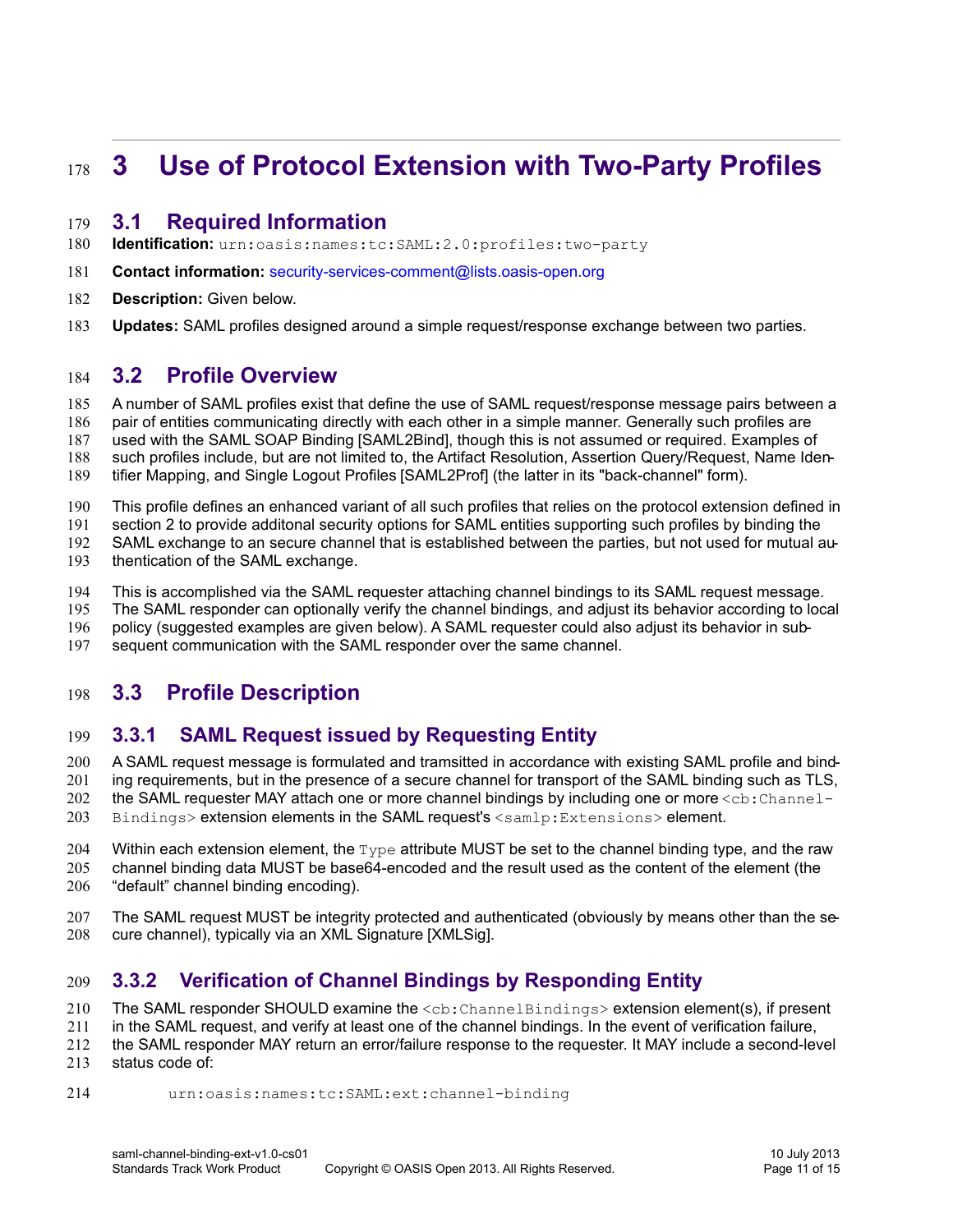- If it chooses not to return an error and proceed, the SAML responder SHOULD take into account the 215
- presence or absence of channel bindings in formulating its response. In their absence, the responder 216
- MUST NOT assume a secure channel between itself and the requester. A typical example might include 217
- choosing between XML Encryption [\[XMLEnc\]](#page-6-4) and relying on the secure channel for confidentiality. 218

#### <span id="page-11-2"></span>**3.3.3 SAML Response issued by Responding Entity** 219

- A SAML response message is formulated and transmitted in accordance with existing SAML profile and 220
- binding requirements. If the responder successfully verified channel bindings supplied by the requester, it 221
- MUST include at least one <cb:ChannelBindings> extension element in the SAML response's 222 223
- <samlp:Extensions> element, and/or in an enclosed <saml:Assertion>'s <saml:Advice> ele-
- ment. 224
- The extension element(s) MAY be empty, but MUST contain a  $Type$  attribute indicating the type of chan-225
- nel bindings verified. More than one element MAY be included if the responder verified more than one 226
- type of channel bindings. 227
- Upon receipt of the response, the SAML requester MAY apply local policy based on the presence or ab-228
- sence of the indication of successful verification of the channel bindings, such as adjusting its own reli-229
- ance on the channel in subsequent communication. 230

#### <span id="page-11-1"></span>**3.4 Use of Metadata** 231

- While use of this extended variant is backwardly compatible with profile endpoints that lack such support, 232
- the metadata extension defined in section [2.6](#page-8-0) SHOULD be used by SAML responders to indicate support 233
- for the extension, and SAML requesters SHOULD make use of the metadata extension content in deciding what type of channel bindings to supply. 234 235
- 

#### <span id="page-11-0"></span>**3.5 Security Considerations** 236

- SAML requesters that attach channel bindings MUST ensure that the responder includes an appropriate indication of successful verification before assuming the presence of a secure channel. Since SAML is not defined in terms of connection-oriented communication, there is no preparatory "establishment" of a security context that would signal the success or failure of the channel binding separately from the SAML 237 238 239 240
- communication itself. 241
- Channel bindings MAY be sent without confidentiality protection and knowledge of them is assumed to provide no advantage to an MITM. 242 243
- The general security considerations of channel bindings [\[RFC5056\]](#page-5-1) and specific channel binding types [\[CBReg\]](#page-5-12) also apply. 244 245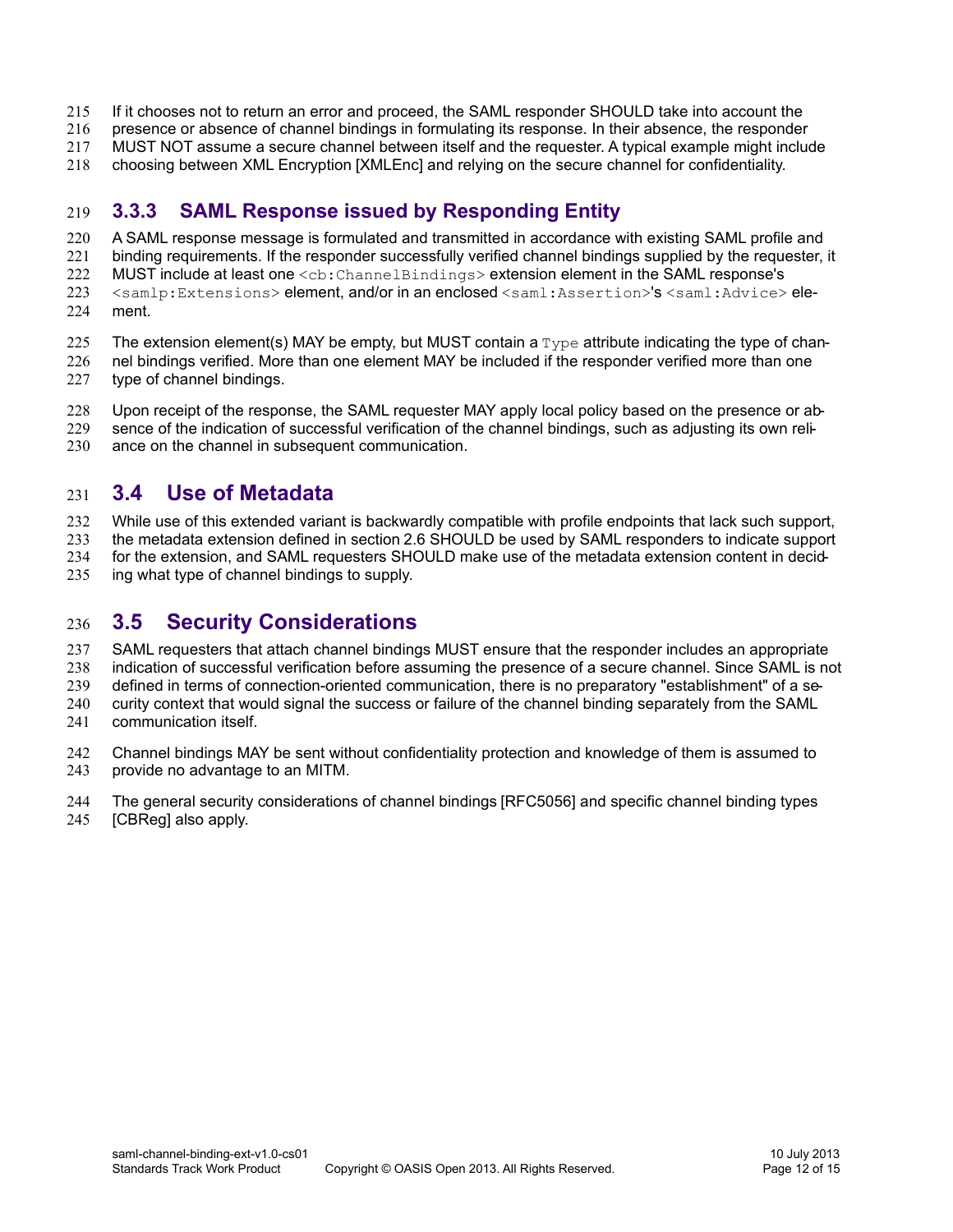#### <span id="page-12-2"></span>**4 Conformance** 246

#### <span id="page-12-1"></span>**4.1 SAML V2.0 Protocol Extension for Channel Bindings** 247

There are no explicit conformance requirements associated with this section, but any SAML implementation conformant with [\[SAML2Core\]](#page-5-5) is expected to successfully process SAML messages are assertions 248 249

that contain the extension (as all such extensions are explicitly optional). 250

#### <span id="page-12-0"></span>**4.2 Use of Protocol Extension with Two-Party Profiles** 251

A SAML requester that supports one or more profiles compatible with the variant described in section [3.2](#page-10-3) 252

- supports the variant/extended version of those same profiles if it conforms to the normative requirements 253
- for SAML requesters throughout section [3.](#page-10-5) 254
- A SAML responder that supports one or more profiles compatible with the variant described in section [3.2](#page-10-3) 255
- supports the variant/extended version of those same profiles if it conforms to the normative requirements 256
- for SAML responders throughout section [3.](#page-10-5) 257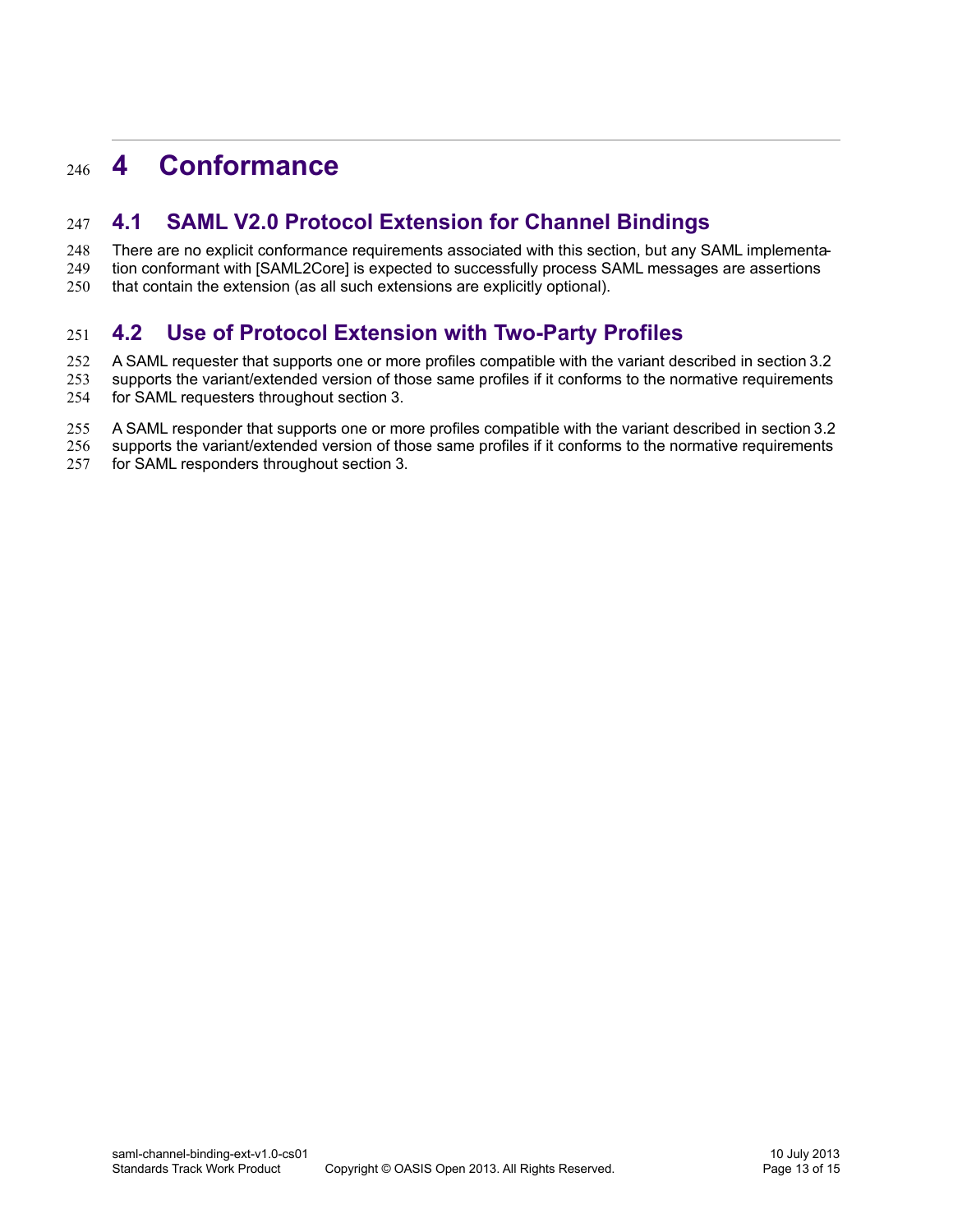### <span id="page-13-0"></span>**Appendix A Acknowledgments** 258

The editors would like to acknowledge the contributions of the OASIS Security Services Technical Committee, whose voting members at the time of publication were: 259 260

- Scott Cantor, Internet2 261
- Thomas Hardjono, M.I.T. 262
- Rainer Hoerbe, Individual 263
- Nate Klingenstein, Internet2 264
- Chad LaJoie, Covisint, a Compuware Company 265
- Hal Lockhart, Oracle 266
- Anil, Saldhana, Red Hat 267
- The editor would also like to acknowledge the following contributors: 268
- Nicolas Williams<br>• Simon Josefsson 269
- Simon Josefsson, SJD AB<br>• Venkat Yekkirala, NCSA 270
- Venkat Yekkirala, NCSA 271